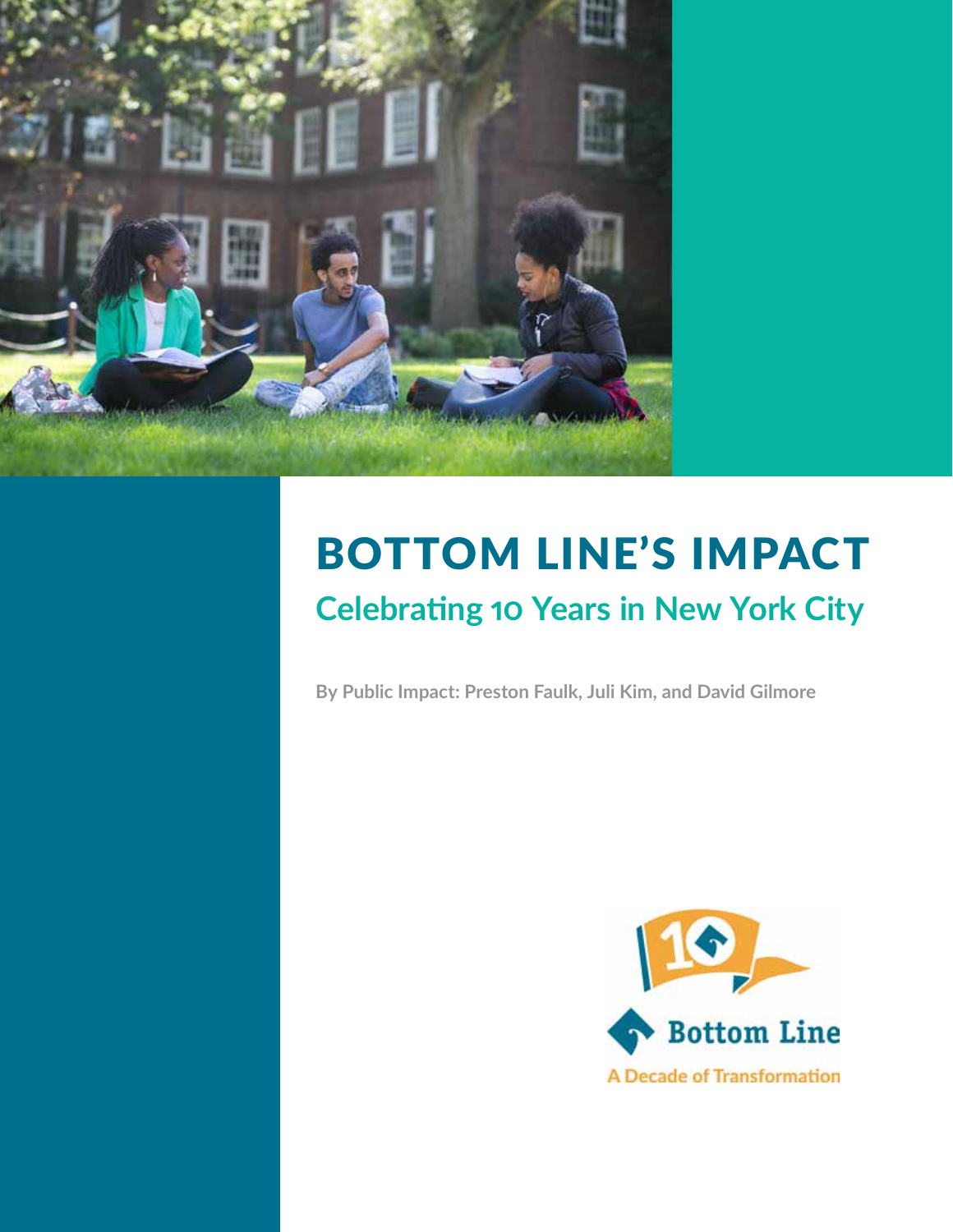### **Acknowledgements**

The authors thank Bottom Line leaders and staff who shared their time, insights, and data. The authors would also like to thank the following people from Public Impact: Lyria Boast for analytical support; Sharon Kebschull Barrett for copyediting; and Beverley Tyndall for leading the production process. And thank you to April Leidig for the report's design and layout.

Bottom Line extends thanks to the following for their support in the creation of this report:

- Bottom Line's New York Regional Advisory Board, chaired by Mark Cox, for their guidance and leadership
- The founder and original Executive Director of our New York region, Ruth Genn, for adapting Bottom Line's model to a new city and developing us into a strong organization
- Bottom Line's original founder, Dave Borgal, and our former CEO/COO, Greg Johnson, for building Bottom Line into the impactful program it is today
- Bottom Line's CEO, Steve Colón, and Jenn Taylor, our Interim Chief Technology and Data Officer, for their support with this report
- The New York region's Director of Grants & Proposals, Derek Leonard, for serving as this project's coordinator and for ensuring that the voices of our alumni were included in the report
- The Bottom Line alumni who generously shared their time and stories for this report: Shaffiou Assoumanu, Randa Naim, Eduardo Bravo, Yesenny Fernandez, and Kevwe Abamwa
- Lastly, the Public impact team—particularly Preston Faulk, Juli Kim, and David Gilmore—for their work in preparing this report





© 2021 Bottom Line and Public Impact

Bottom Line's mission is to help first-generation students from low-income backgrounds get into college, graduate, and go far in life.

Public Impact's mission is to improve education dramatically for all students, especially low-income students, students of color, and other students whose needs historically have not been well met.

Please cite this report as: Public Impact: Faulk, P., Kim, J., & Gilmore, D. (2021). *Bottom Line's impact: Celebrating 10 years in New York City*. Chapel Hill, NC: Public Impact; and New York City, NY: Bottom Line. Retrieved from: **<https://www.bottomline.org/node/296>**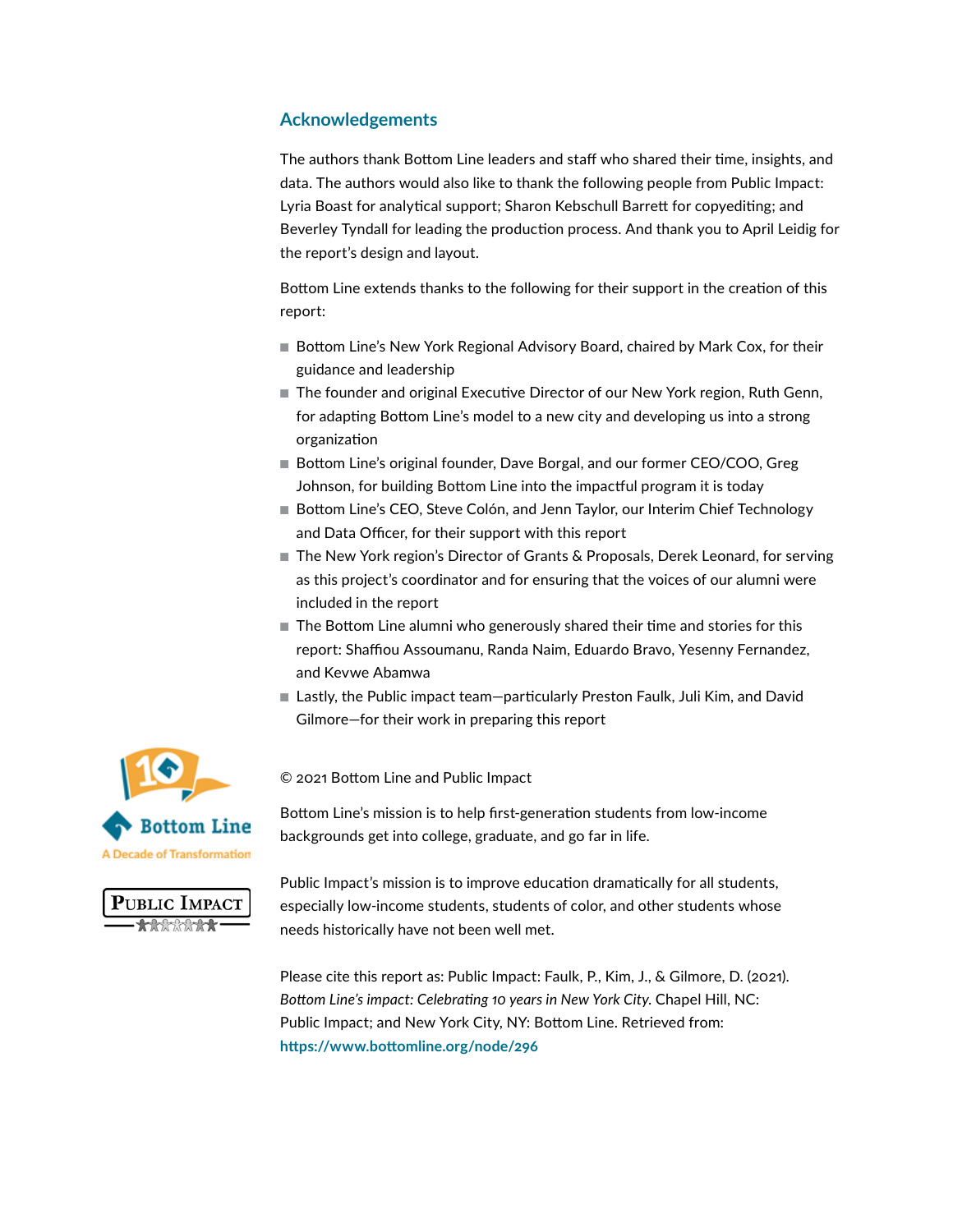

### Introduction

hinking about college provokes a mix of excitement and angst for high school<br>students. For many, applying to and attending college are a normal rite of<br>passage. Everyone in their family attended college, or they attend sch students. For many, applying to and attending college are a normal rite of passage. Everyone in their family attended college, or they attend schools where going to college is simply the step everyone takes after high school. These students benefit from the systems and structures around college access and persistence that were designed to privilege them. And they have had access to a disproportionate share of resources, resulting in a cycle that continues to benefit their communities.

But for many students in the U.S., particularly from low-income backgrounds, the idea of getting into college feels daunting and foreign. Given the national average of 430 students to a single school counselor, many students do not receive the individualized attention at school that they need for college preparation.1 At home, they may not have family members who attended college in the U.S. nor close relationships with other college graduates to guide their application process. Finally, paying for college may seem unimaginable in the face of limited family resources.

Though higher education has long been a key driver of economic and social mobility, it was not historically designed for students from low-income backgrounds. Therefore, these students enroll in and graduate from college at significantly lower rates than more privileged peers.2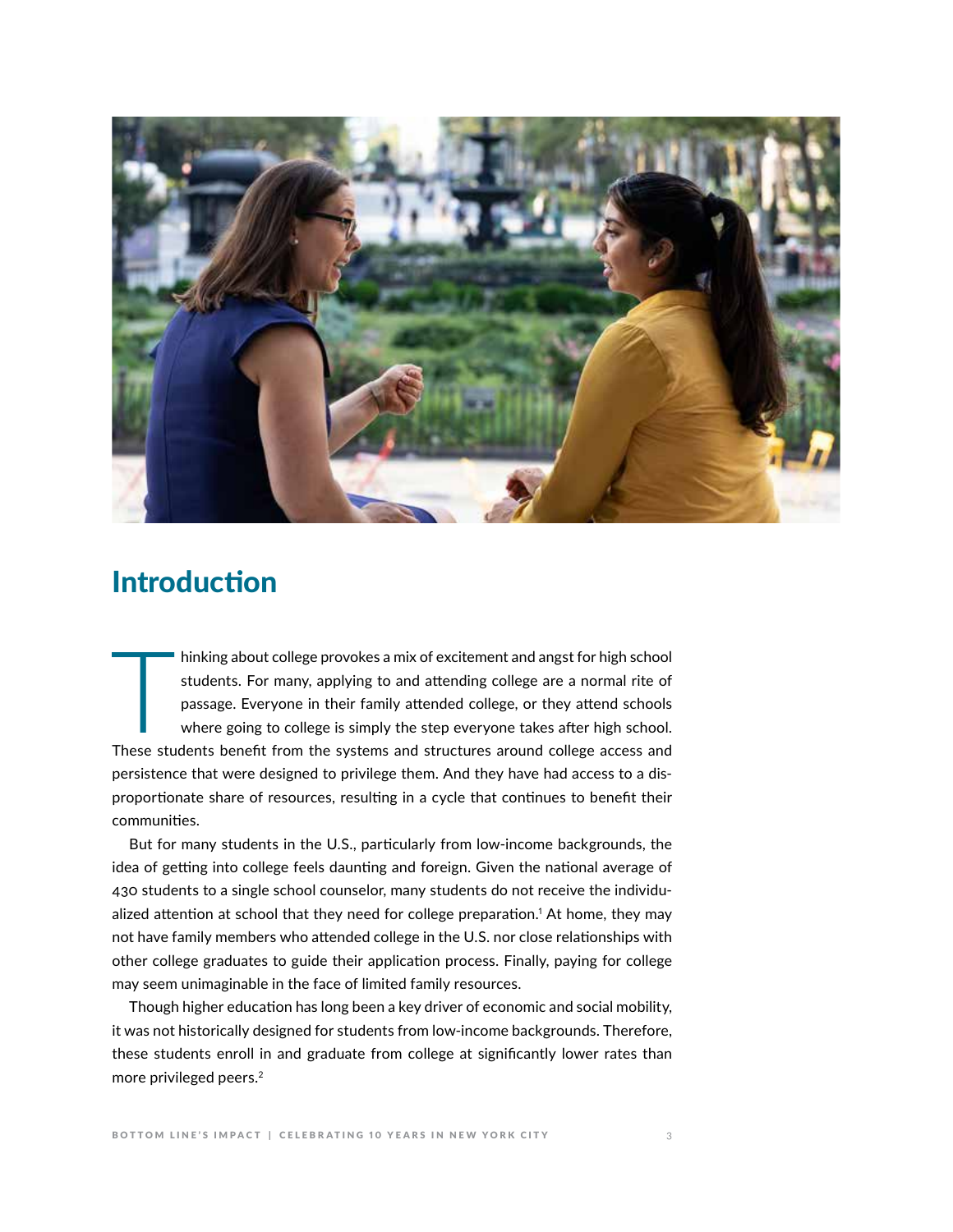In 1997, Dave Borgal founded Bottom Line to help 25 seniors from Roxbury, Boston get accepted to college. After 14 years of growth, service, and program evolution in Massachusetts, Bottom Line expanded to New York City. Since 2011, beginning with its inaugural class of 121 high school seniors and 22 first-year college students, Bottom Line has helped thousands of first-generation New York City students from low-income backgrounds get into college, persist in college, and earn their degrees.

To commemorate the 10 years that Bottom Line has supported New York City students from underserved communities, this report examines the impact the nonprofit has had on its participants and their communities.

#### THE BOTTOM LINE ON *ACCESS* AND *SUCCESS*

**Bottom Line's signature programs have helped more than 18,000 students from Boston, New York City, and Chicago get into and succeed in college.** 

**The** *Access* **program supports and guides high school seniors to make smart decisions about college selection, application, and financing.**

**The** *Success* **program supports college students, many of whom previously completed the** *Access* **program, to persist in college, graduate, and begin their careers.** 

**(For more details about the** *Access* **and** *Success* **programs, see pages 8-9.)**

#### **Bottom Line's Impact on Students**



**Additional Expected Lifetime Earnings**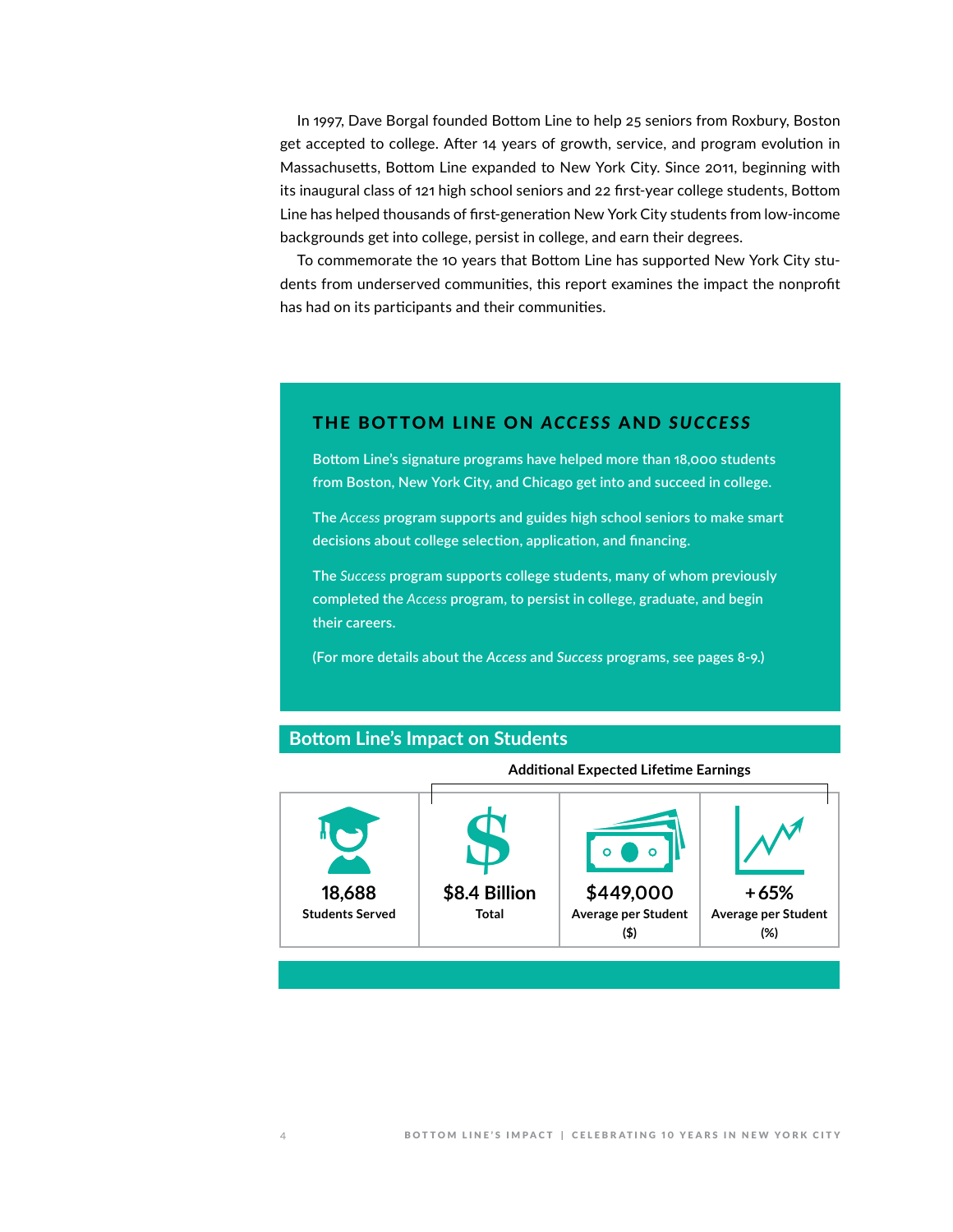

### Bottom Line's Impact

Frank 18,000 students in Boston, New York City, and Chicago (see Figure 1, page 6) through the *Access* program, which helps high school students get into college, and the *Success* program, which supports college students ince 1997, Bottom Line has served more than 18,000 students in Boston, New York City, and Chicago (see Figure 1, page 6) through the *Access* program, which helps high school students get into college, and the *Success* program, which supports college students to earn their degrees and start their careers (see enroll in either a two-year community college or a four-year university, surpassing the most recently reported national average college-going rate of 69 percent<sup>3</sup> (see Figure 2, page 6). Three-quarters of *Success* participants completed at least a bachelor's degree within six years, surpassing the most recently available national bachelor's degree sixyear graduation rate of 62 percent<sup>4</sup> (see Figure 3, page 7). Moreover, Bottom Line's programs have particularly affected students from historically marginalized groups (see sidebar on page 6 and "Increased Access for Historically Marginalized Groups" on page 10).<sup>5</sup>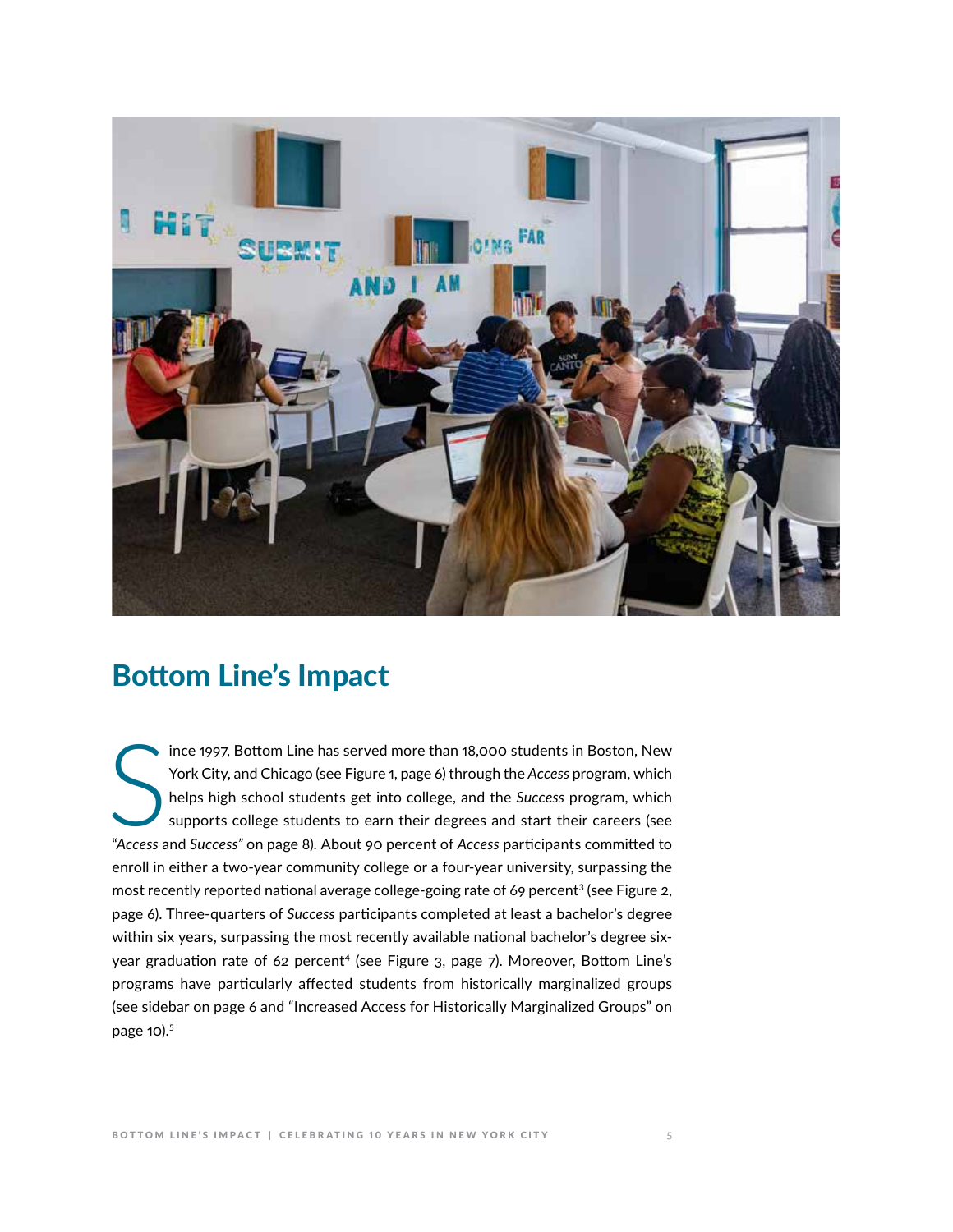Bottom Line makes a particularly powerful impact on Black/African American and Latinx/Hispanic participants. Black/African American students who participate in Bottom's Line's *Success* program graduate at a rate that is more than 30 percentage points higher than the national average; Latinx/Hispanic *Success* participants graduate at a rate more than 10 percentage points higher.



School Year

#### Figure 2 **Immediate College**

**Enrollment Rate,\***  *Access* **Participants vs. National Average**

\*Note: Immediate college enrollment rate is defined as the annual percentage of high school completers who are enrolled in twoor four-year institutions in the October immediately following high school completion.



■ Bottom Line ■ National Average (2018)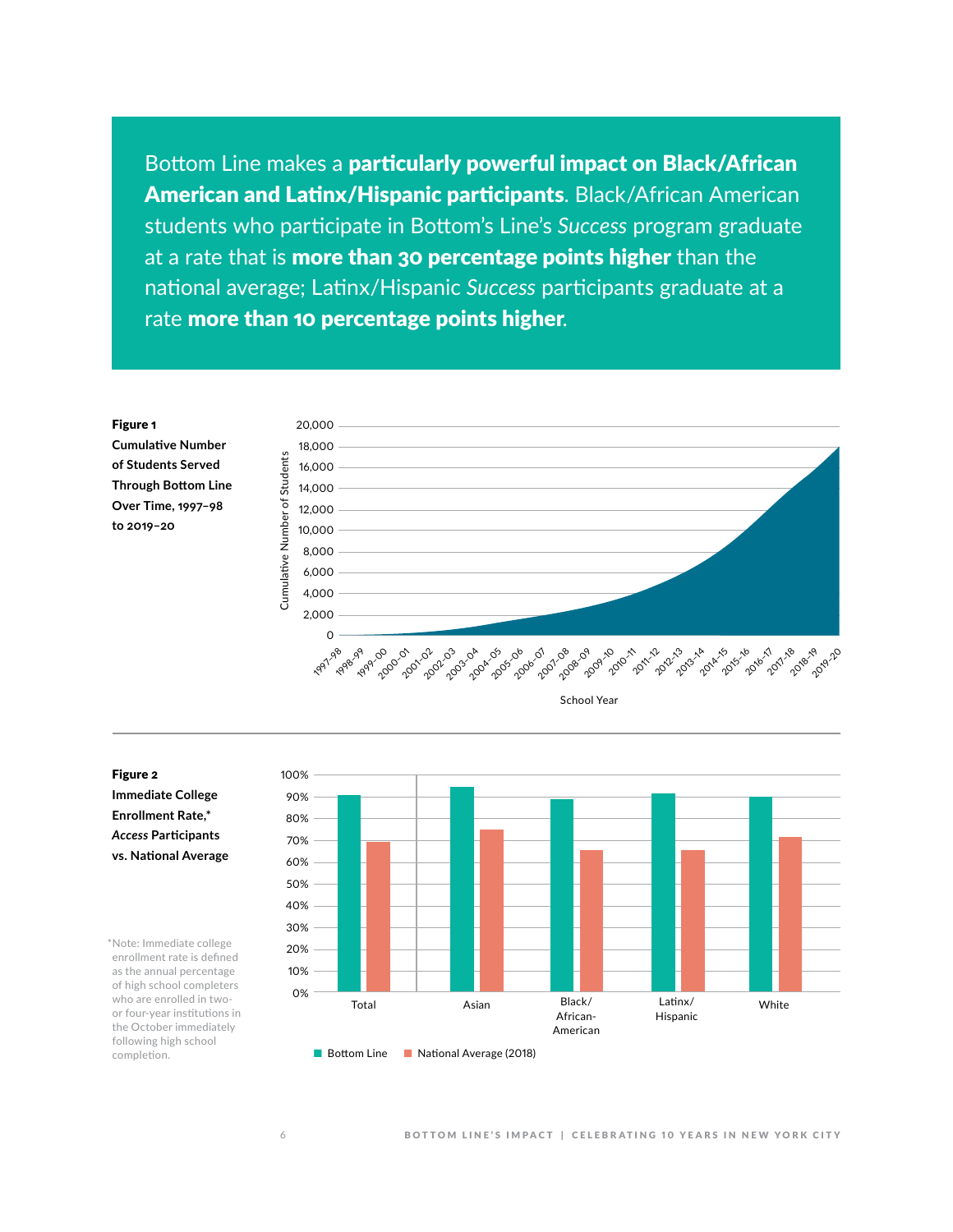

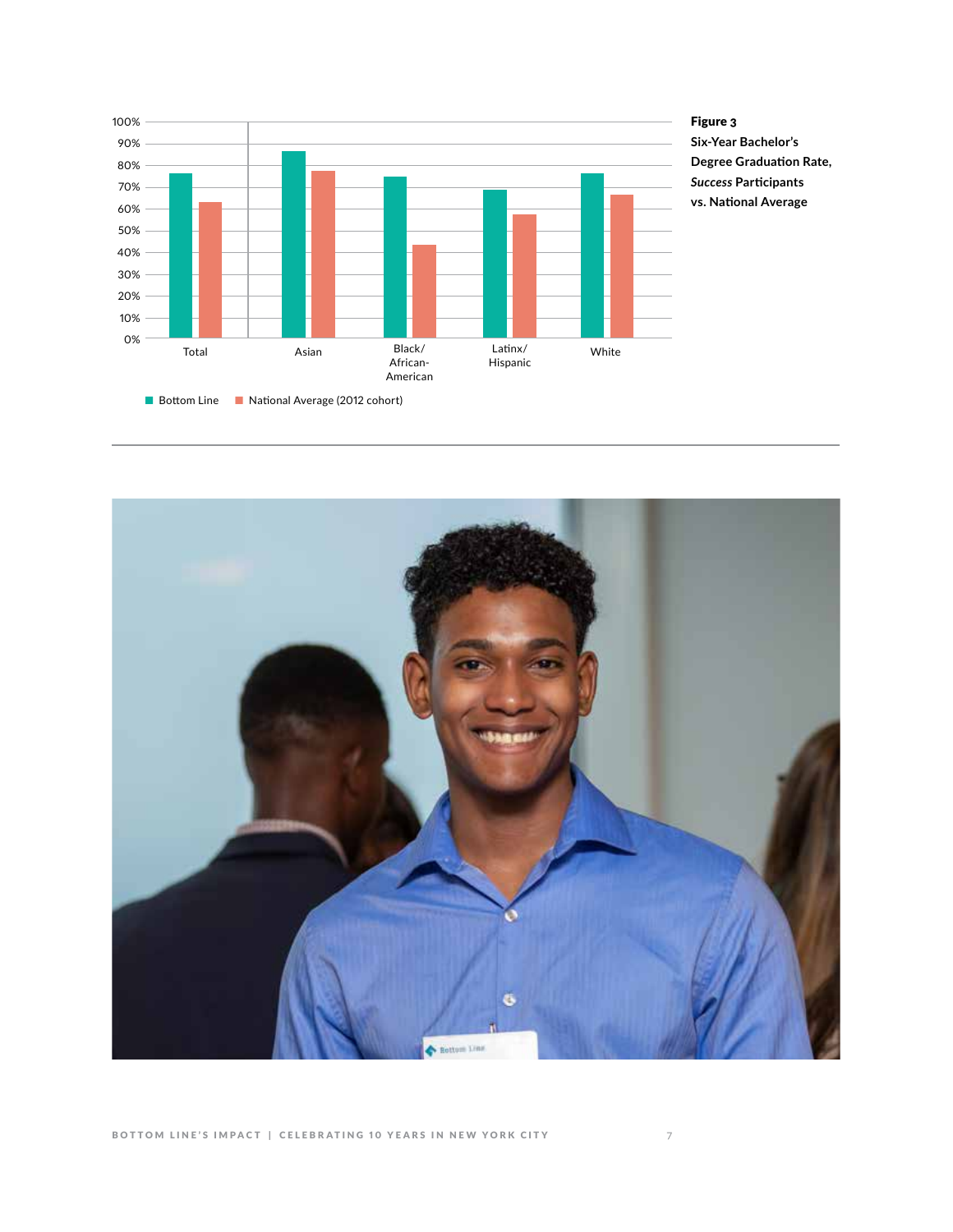

### Access and Success

Bottom Line first connects with students at a critical time in their lives, near the end of high school, when the many support systems they may have had access to start to fade away. Predicated on the power of oneon-one relationships and data-driven advising, Bottom Line works with students who are in the first generation in their families to attend college in the United States, and/or whose families earn no more than twice the federal poverty level, to help them get into and succeed in college, graduate, and start jobs with solid career paths.6 Almost all the students that Bottom Line serves in New York are people of color, the significant majority are women, and most are first-generation college graduates.7 Nearly all of Bottom Line's New York students have life experiences shaped deeply by either intergenerational poverty in the United States or by the struggles that recent U.S. immigrants often face.8 Bottom Line's *Access* and *Success* programs reflect a significant investment in educational equity and a commitment to opening doors for the many whose potential and drive exceed their opportunity.

*"Being able to connect with students who look like you, come from the same communities, and are going through the same experiences as you is very valuable."—Bottom Line alum*

> *"Bottom Line does a great job showing you that regardless of your background, it doesn't mean you can't excel."—Bottom Line alum*

The *Access* program works with students through the college application process by helping them make a list of potential colleges, prepare and submit applications, and make final decisions. Since students from low-income backgrounds are more than seven times as likely to drop out of college than students from higher-income backgrounds,<sup>9</sup> Bottom Line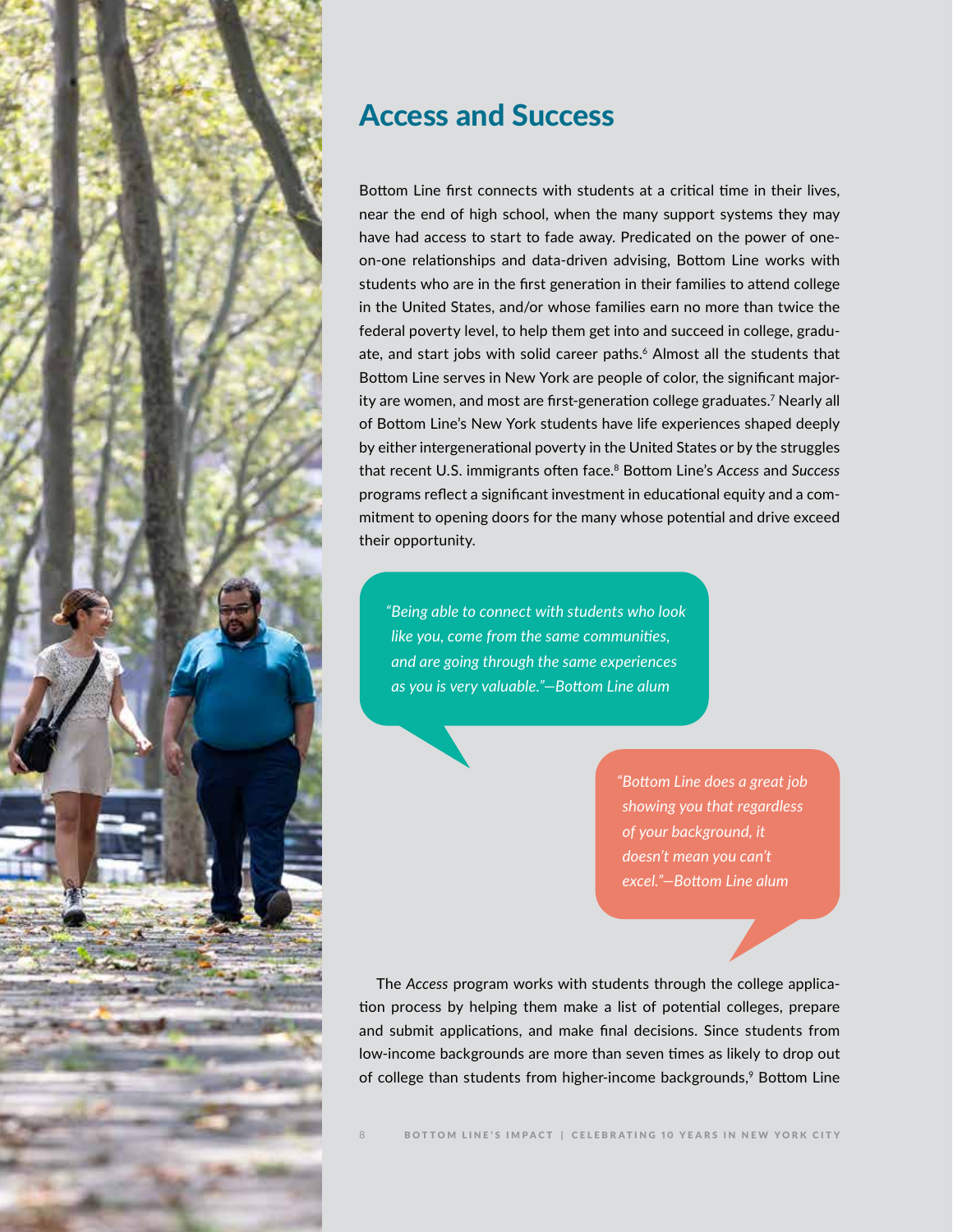*"Bottom Line helped me come up with a list of colleges—including reach, safety, and mid-range schools—that matched my credentials and what types of resources were available at each." —Bottom Line alum*

focuses on guiding students to think through key critical issues, including selecting a college that is aligned with their personal and academic interests while still making an affordable choice, especially given rising college tuition costs.10 This focus on affordability has resulted in over 70 percent of students making a "more affordable" college choice each year.

The *Success* program provides tailored supports to college students—of whom just under half participated in *Access*—for up to six years of college (and then for up to six months after college, if they require support in their job search). *Success* advisors focus on supporting students to overcome challenges that may otherwise impede their path to graduation, including selecting a major that aligns with their career aspirations, maintaining efficient progress toward their degree, developing the time management and other study skills necessary for academic success, and securing and maintaining financial aid via all the channels available to them. Bottom Line advisors also provide a listening ear and guidance to students on challenges they may face outside the classroom, including maintaining their mental and emotional well-being, managing relationships with family and friends, and navigating classes and extracurricular activities in environments that are culturally different from their home communities.

*"[My Bottom Line advisor] helped me see the importance of networking . . . through Bottom Line I had opportunities to talk to professionals, build connections with mentors. That helped me secure many internships throughout college."—Bottom Line alum* 

Bottom Line also helps prepare students for a successful career launch. Throughout college, *Success* advisors—with the support of Bottom Line's Career Connections team, which finds work opportunities and builds corporate partnerships—help students identify and apply to internships as well as create connections to professionals in their fields of interest. *Success* advisors also help students develop high-quality resumes and LinkedIn profiles, and improve their interviewing and other career readiness "soft skills."

*"During my five years of college I met with my advisor about every month. She helped me think through course selection, majors I was interested in and what classes to take for them. Every semester we re-did my FAFSA application. But what I valued most was the emotional support. My advisor came to my school and checked in on me once a month. She helped me re-evaluate my life and my goals, talked me through my stressors and concerns. She helped me stay organized with my school work. Something as small as a printed calendar and a lot of other small things helped keep me together, which was especially important to me being the first in my family to go to college."—Bottom Line alum*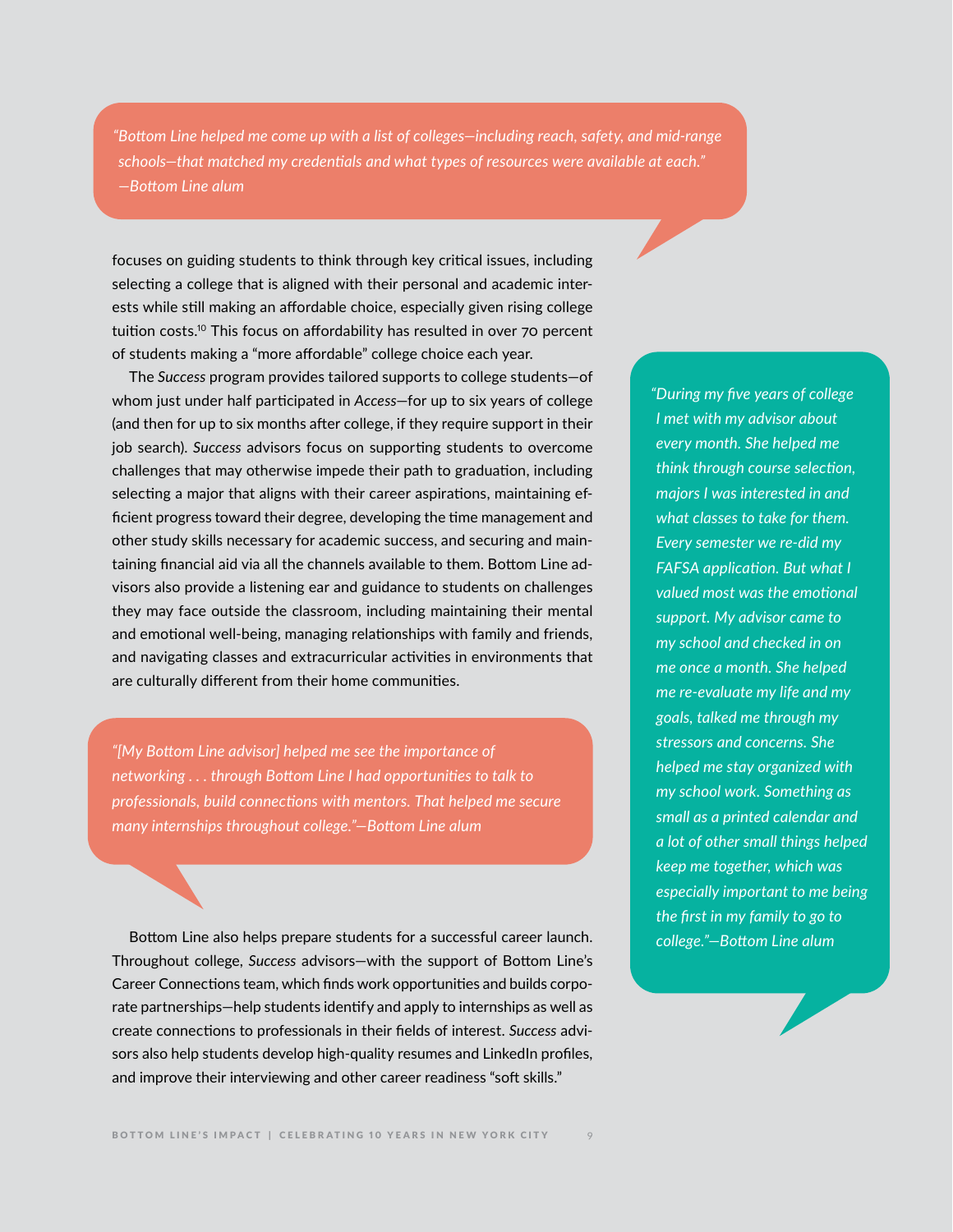#### **Increased Access for Historically Marginalized Groups**

Though students who participate in Bottom Line's *Access* and *Success* programs come from a variety of backgrounds and cities, they represent groups of people who historically have had limited access to college. The vast majority of students (94 percent) are confirmed to be in the first generation in their family to attend college in the U.S. Almost all Bottom Line program participants are students of color (96 percent), and 69 percent are women (see Figures 4 and 5).



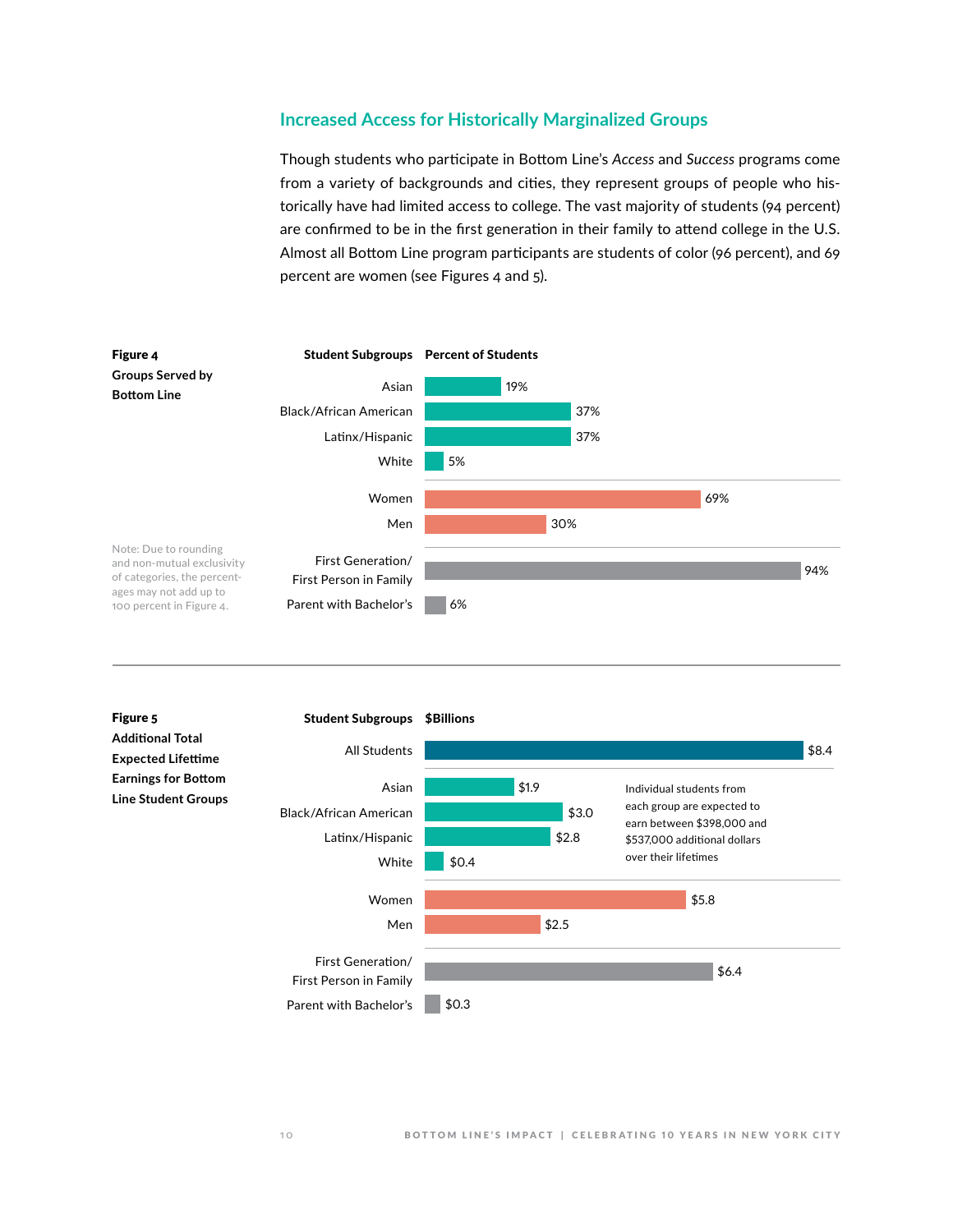#### **Increased Earning Potential**

A college degree dramatically changes economic outcomes for Americans.11 Over their lifetimes, college graduates on average make about \$600,000 more in earnings compared to high school graduates.<sup>12</sup> Public Impact used lifetime earnings estimates and graduation rates for levels of college attainment (some college attendance, associate's, bachelor's, and advanced degrees) to predict the expected lifetime earnings of participants in Bottom Line's programs and to estimate the benefit to students and communities.

#### *ACCESS*

Given that students participating in Bottom Line's *Access* program are about 30 percent more likely to enroll in college when compared to national averages for college-age students (Figure 2, page 6), Public Impact estimates that *Access* participants will earn on average 55 percent more over their lifetime when compared to students with only a high school diploma (see Figure 6).<sup>13</sup> In total, since 1997-98, this amounts to over \$2 billion of additional lifetime earnings for all participants in the *Access* program, or about \$319,000 additional lifetime earnings per participant.<sup>14</sup>

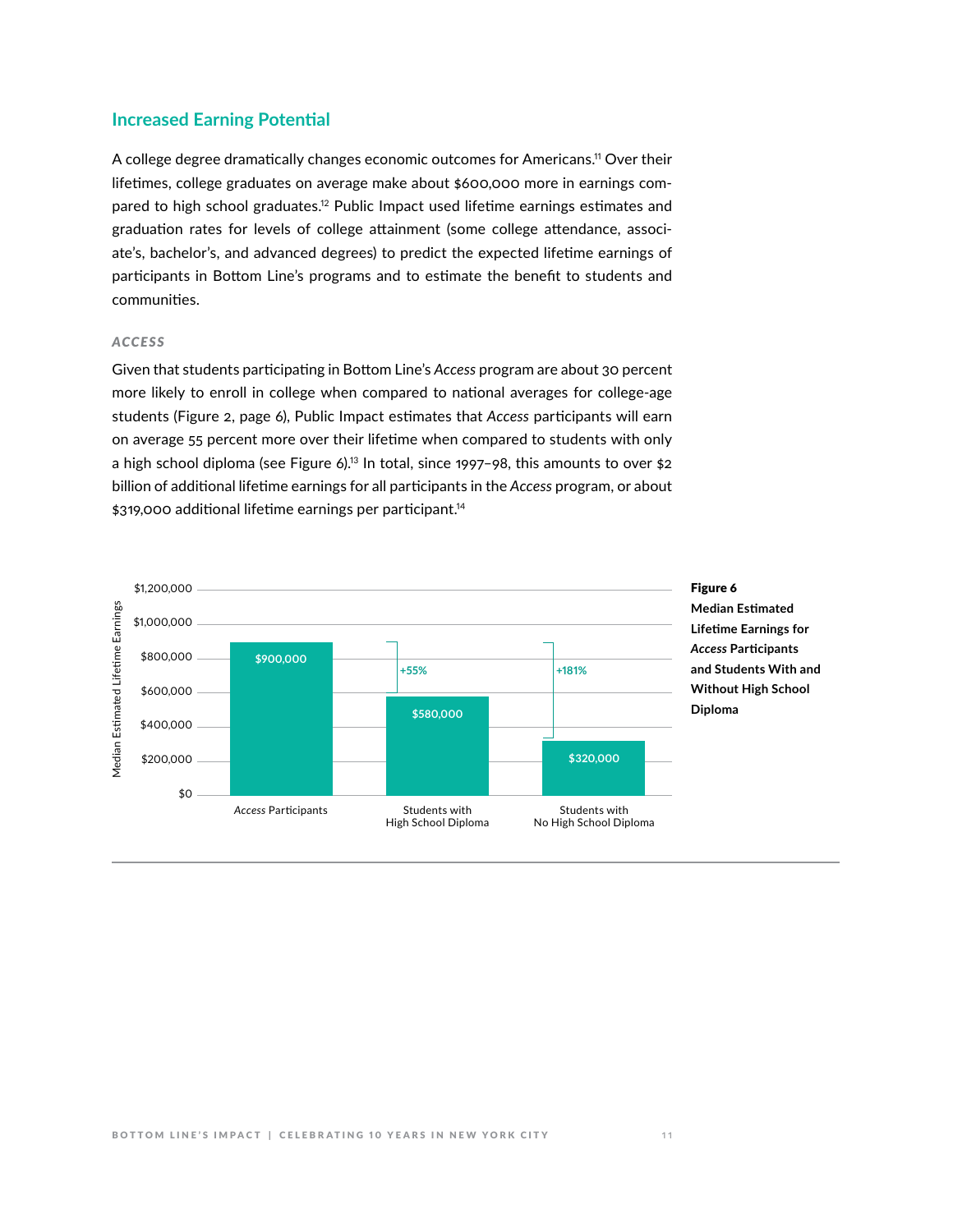#### *SUCCESS*

Given that students participating in Bottom Line's *Success* program are 21 percent more likely to graduate from college within six years, when compared to national averages<sup>15</sup> (Figure 3, page 7), a participant in Bottom Line's *Success* program will likely earn on average 72 percent more than a student with some college but no degree (Figure 7). In total, this amounts to an additional \$6.2 billion of estimated median lifetime earnings when compared to students with only some college.<sup>16</sup>



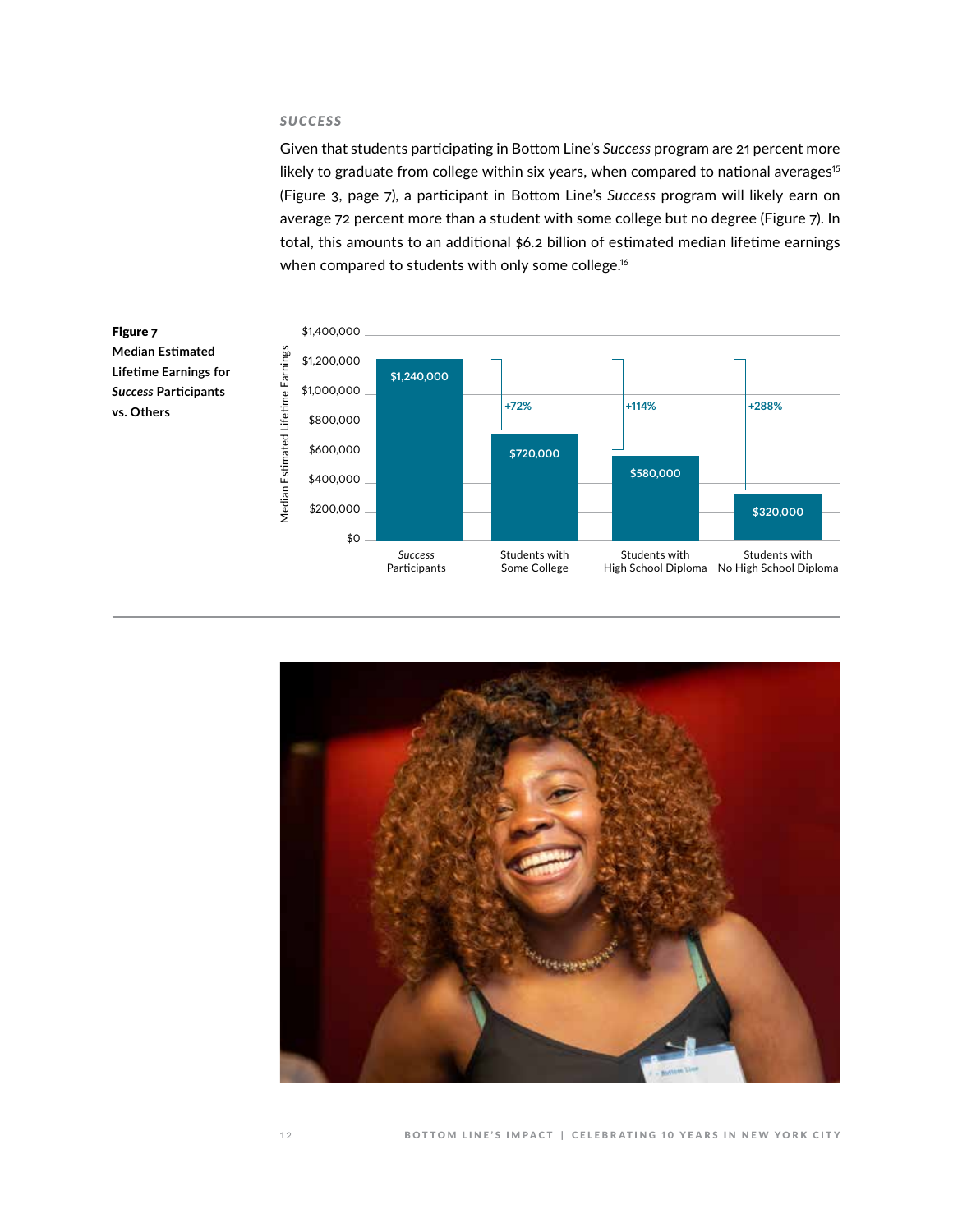#### **Regional Benefits**

Bottom Line serves students in three cities: Boston, New York City, and Chicago. In the absence of comprehensive sources to estimate where students live after graduation, we assume that if Bottom Line participants were to return to and stay in their home communities upon graduating from college, Figure 8 would show the economic impact that Bottom Line has on each region.<sup>17</sup>

- In New York, the 5,400+ students Bottom Line has served since 2010-11 are expected to earn an additional 65 percent over their lifetimes compared to peers. In total, this amounts to over \$2.3 billion.
- In Boston, where Bottom Line started in 1997-98, the 11,000+ students served are expected to earn an additional 76 percent over their lifetimes compared to peers. In total, this amounts to over \$5.4 billion.
- In Chicago, the 2,100+ students Bottom Line has served since 2014-15-primarily through its *Access* program—are expected to earn an additional 54 percent over their lifetimes compared to peers. In total, this amounts to over \$707 million.

|                                              |                                  | <b>Additional Expected Lifetime Earnings</b> |                                          |                                      |
|----------------------------------------------|----------------------------------|----------------------------------------------|------------------------------------------|--------------------------------------|
|                                              |                                  |                                              |                                          |                                      |
| <b>Bottom Line</b><br><b>Service Regions</b> | <b>Students</b><br><b>Served</b> | <b>Total</b><br>(5)                          | Average<br><b>Per Student</b><br>$($ \$) | Average<br><b>Per Student</b><br>(%) |
| New York City,<br>New York                   | 5,482                            | $+$ \$2.3 Billion                            | $+ $418,000$                             | $+65%$                               |
| Boston,<br>Massachusetts                     | 11,046                           | $+$ \$5.4 Billion                            | +484.000                                 | $+76%$                               |
| Chicago,<br><b>Illinois</b>                  | 2,160                            | +\$707 Million                               | $+$ \$328,000                            | $+54%$                               |

#### Figure 8 **Estimated Economic Benefit to Bottom Line Service Regions\***

\*Note: Students in Boston are estimated to earn more as a percentage than students in New York City or Chicago, according to our model, for two reasons: 1) Bottom Line has served Boston students longer than students in New York and Chicago, so they have had additional time to attain advanced degrees; and 2) when compared to Boston, greater proportions of students in Chicago and New York City have participated in *Access* only, versus *Access* plus *Success*, which leads to a lower average dollar payoff for those two regions.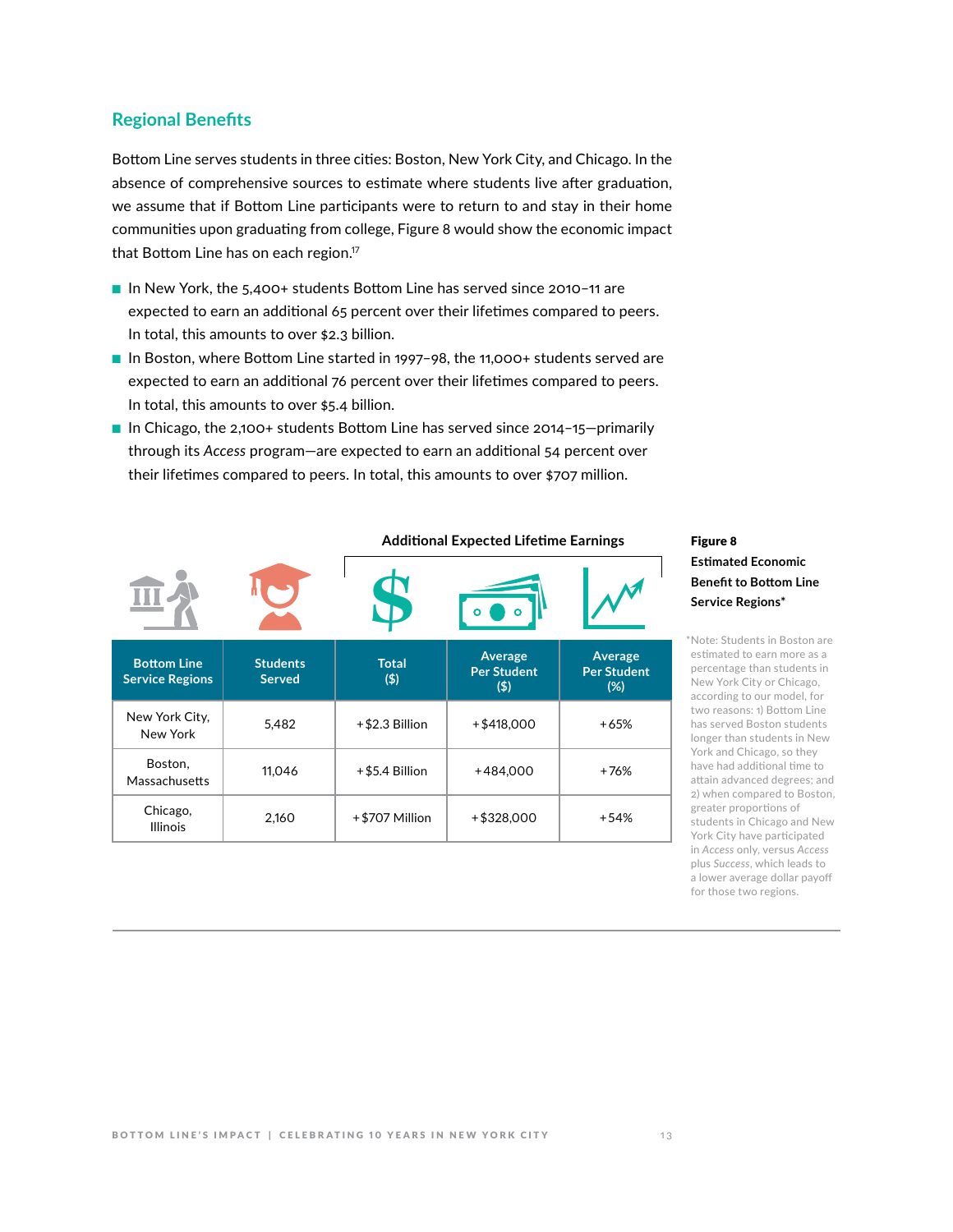

## A Far-Reaching Ripple

The bottom line on Bottom Line is its impact on students. Bottom Line has<br>helped produce thousands of career-ready college graduates; its participants<br>outpace national averages in both college enrollment and college gradua he bottom line on Bottom Line is its impact on students. Bottom Line has helped produce thousands of career-ready college graduates; its participants outpace national averages in both college enrollment and college graduation. Moreover, *95 percent* of the 18,000 Bottom Line participants since 1997 ticipants are estimated to earn more than \$8.4 billion dollars more over their lifetimes than peers who attain only a high school diploma. Based on Bottom Line's expenditure data, this means that every dollar Bottom Line spends generates a \$94 return on investment—per student, that means an additional \$449,000 in additional lifetime earnings. That is about 65 percent more than their peers, marking a significant step toward Bottom Line's quest to create a far-reaching ripple effect that will uplift individuals, families, and entire communities.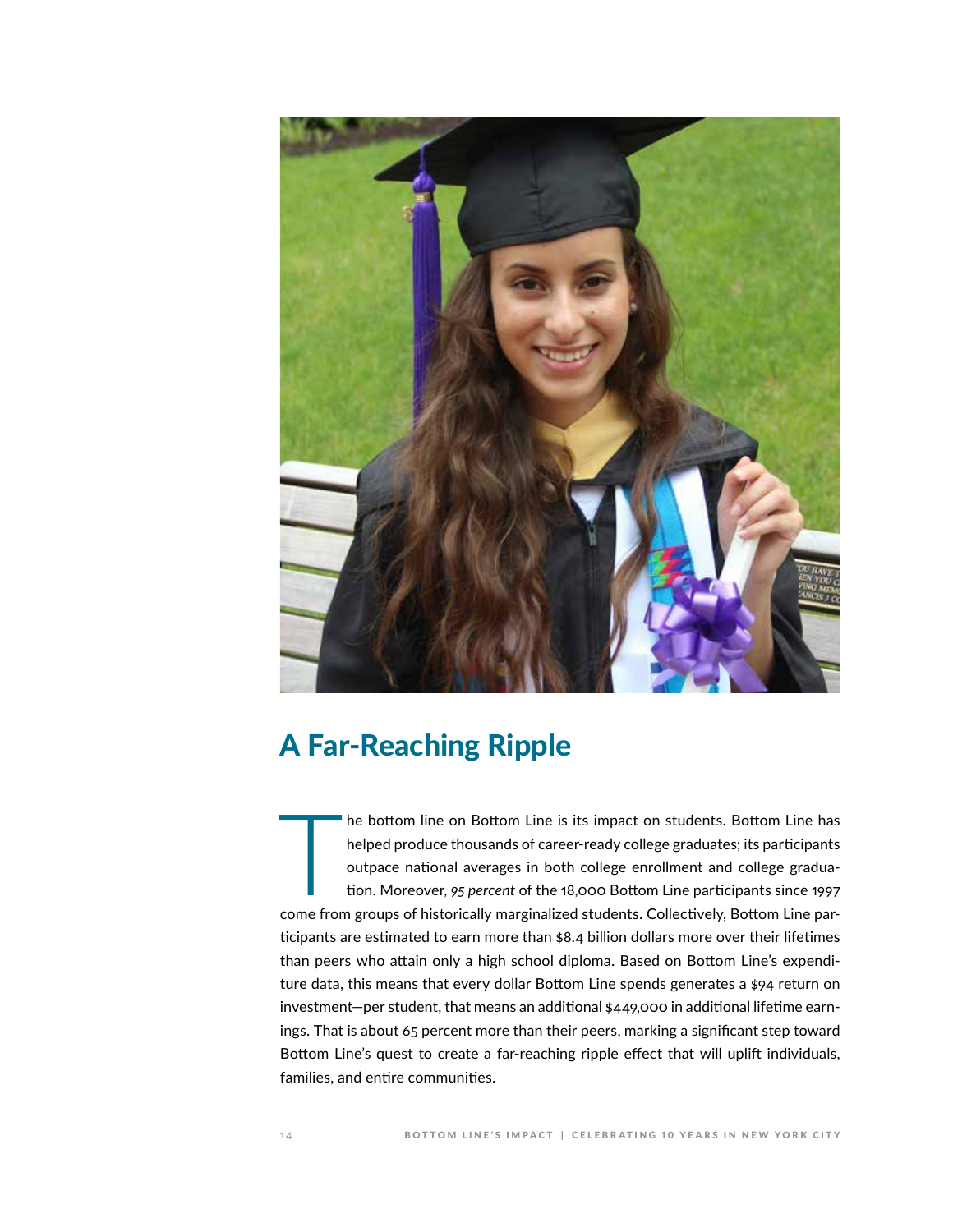#### Bottom Line's Financial Impact on Students

**Every \$1 invested in Bottom Line's** 

**\$ \$ \$ \$ \$ \$ \$ \$ \$ \$ \$ \$ \$ \$ \$ \$ \$ \$ \$ \$ \$ \$ \$ \$ \$ \$ \$ \$ \$ \$ \$ \$ \$ \$ \$ \$ \$ \$ \$ \$ \$ \$ \$ \$ \$ \$ \$ \$ \$ \$ \$ \$ \$ \$ \$ \$ \$ \$ \$ \$ \$ \$ \$ \$ \$ \$ \$ \$ \$ \$ \$ \$ \$ \$ \$ \$ \$ \$ \$ \$ \$ \$ \$ \$ \$ \$ \$ \$ \$ \$ \$ \$ \$ \$ \$ operations ... 1988 1999 10: 1999 10: 5 5 5 5 5 5 5 5 5 5 5 5 5 5 5 6 7 8 9 10: 1999 10: 1999 10: 1999 10: 1999 10: 1999 10: 1999 10: 1999 10: 1999 10: 1999 10: 1999 10: 1999 10: 1999 10: 1999 10: 1999 10: 1999 10: 19** 

**return on investment for students**

#### BOTTOM LINE'S GROWTH

**As this report illustrates, Bottom Line plays an essential role in supporting first-generation students from low-income backgrounds to succeed in college and achieve upward economic mobility. Bottom Line intends to continue giving more students the same opportunity.** 

**However, as of this writing, the longer-term impacts of the Covid-19 pandemic on higher education are uncertain. Bottom Line expects the pandemic to result in additional barriers to success for some time to come—for example, ongoing lost income to the families of the students it serves—which means that the need for its services will be greater than ever. Simultaneously, though, the higher education and fundraising landscapes will likely face significant shifts. Accordingly, Bottom Line has temporarily paused its growth strategy with plans to resume expansion activities as soon as is feasible. In the meantime, Bottom Line will continue to serve as many students as possible.**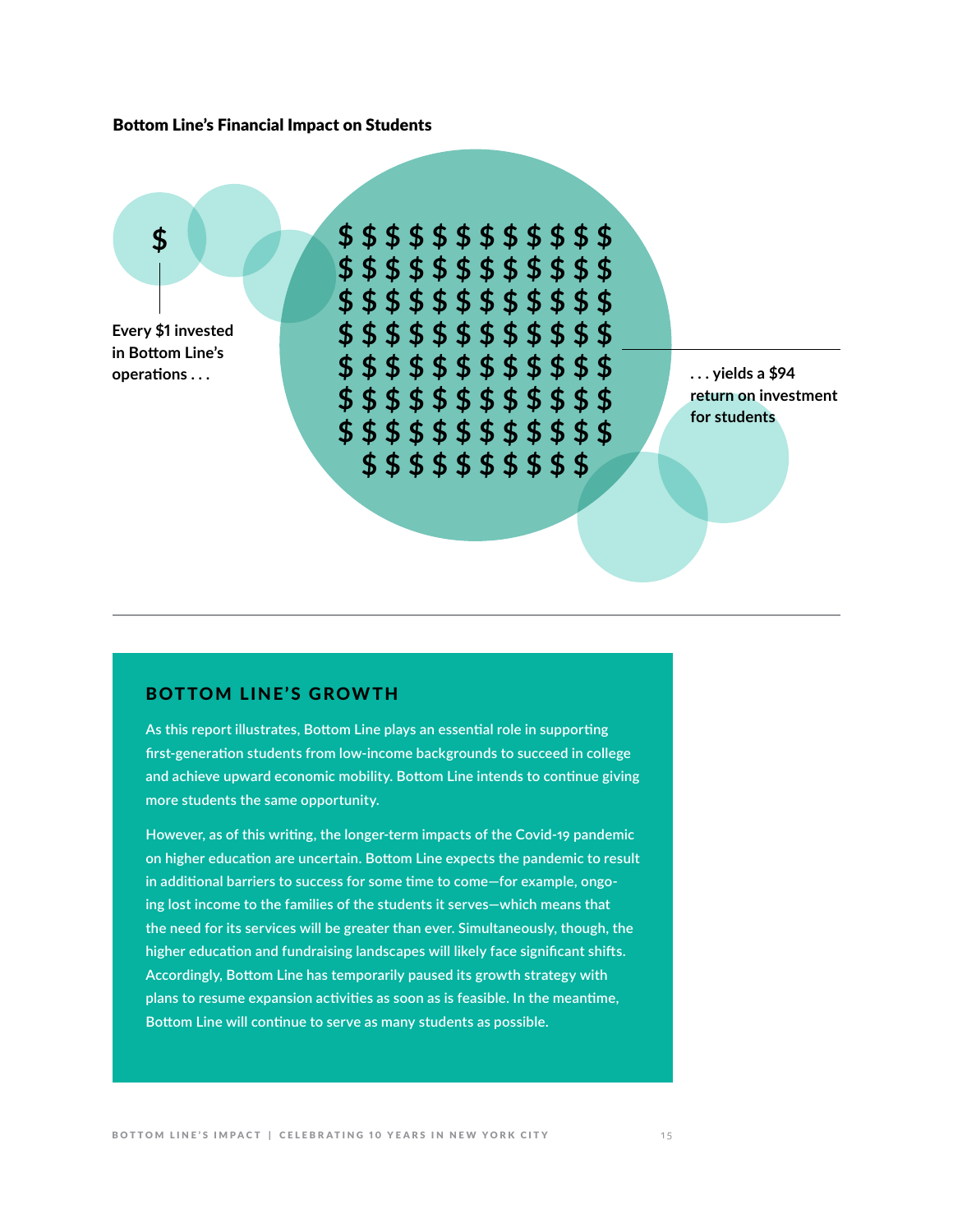

### Bottom Line Participants Share Their Stories

#### **Shaffiou Assoumanu**



Shaffiou Assoumanu was already steeped in the college application process when a friend connected him to Bottom Line. But Shaffiou—who had come to the U.S. from Togo in western Africa only seven years earlier—welcomed his Bottom Line advisor's guidance on deciding which college to attend. Shaffiou worked closely with his Bottom Line advisor during his senior year in high school to evaluate which of the schools that accepted him matched his needs, especially academically and financially.

Shaffiou says he started reaping even greater benefits from Bottom Line when classes began. "Since it was my first time in college, I was a little bit nervous; I didn't know how things would turn out," he said. "I knew that I wanted a 4.0 GPA by the end of my first semester, and my advisor helped me get to that 4.0 GPA." Shaffiou knew his long-term goals and credits his Bottom Line advisor for helping him develop the organizational skills that he needed to reach them. His Bottom Line advisor also provided significant support as Shaffiou struggled to choose a major. Torn between several interest areas and planning to transfer to another college, Shaffiou talked with his advisor, who helped him navigate his options as he switched schools.

When Shaffiou became deeply involved in many extracurriculars—joining campus clubs and student associations, volunteering with a campus mentoring program, and working with Bottom Line itself—his grades took a dip, and his advisor offered support there, too.

"My advisor was big on self-care. She checked on me to make sure that I wasn't doing too much, that I was staying focused in my classes and taking care of myself . . . that's the key for [students] to do well."

Bottom Line also helped Shaffiou prepare for life after graduation. Through its networking events with industry partners, Shaffiou secured multiple internships.

After successful undergraduate years, Shaffiou plans to apply to a deferred MBA program at Harvard University. Before attending, he will work full time in finance, an offer that he earned through a strong internship performance, and serve as a Bottom Line fellow to help ensure that more students get the same opportunities he had.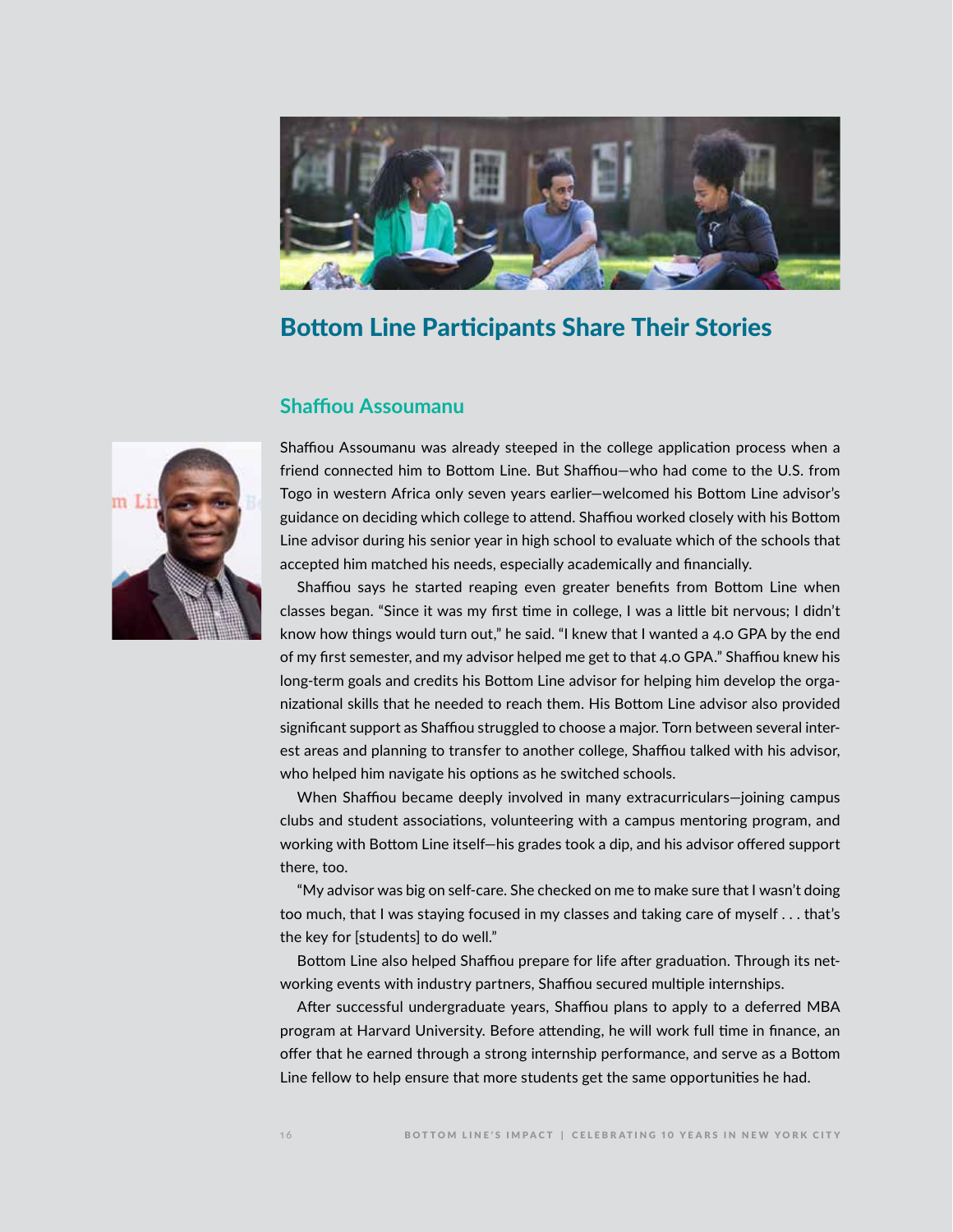#### **Randa Naim**

Randa Naim felt like she was on her own in deciding whether to pursue college. She would be the first in her family to go, from a community where college attendance was rare and a school without the capacity to guide students closely through college planning and decision-making.

Then, during her senior year, she attended a Bottom Line lunch presentation at her school. "[Going to the lunch] was one of the best decisions I ever made," Randa says. "I didn't know there were supports for getting into college outside of school. After learning about the guidance Bottom Line could give me to navigate my path to college, it was a no-brainer."

With Bottom Line's help, Randa finalized her college choice and gained her foothold on college life. She felt comfortable with course selection, time management, and life on campus, and credits her Bottom Line advisors for their support and encouragement at every point.

Even more valuable, she says, is the support Bottom Line gave her to be ready for post-college life. "Looking into your college future is daunting without having someone who has had that experience to provide guidance," Randa says. "The same is true for after college."

Randa had a career path in mind, but she lacked social capital to navigate that path with confidence. She credits experiences gained through Bottom Line activities, including connecting with professionals at networking events, meeting Bottom Line participants attending other area schools, and speaking at fundraisers, for helping her develop confidence in her ability to navigate the working world.

Moreover, "having that sense of community with Bottom Line advisors and other participants is very powerful," Randa says. Now an electrical design engineer with an international corporation, she volunteers at Bottom Line workshops and finds fulfillment in giving back so early in her career.

#### **Eduardo Bravo**

In his senior year of high school, Eduardo Bravo had already started preparing his college applications, though he didn't think he would end up going to college. He couldn't imagine how he would pay for it. That was when his high school advisor pointed him toward Bottom Line. "That changed my life," Eduardo says. "Bottom Line grabbed me by my hand and said, 'don't worry, we are here to help.'"

Bottom Line helped Eduardo identify affordable college options and apply for financial aid. His advisor helped him complete his FAFSA and New York State Tuition Assistance program (TAP) forms and obtain all necessary tax information for both. His advisor helped Eduardo identify and apply for scholarships that would close the gap between tuition cost and financial aid, and made sure that he submitted necessary forms and paperwork every year to renew his financial aid. In addition to financial supports,



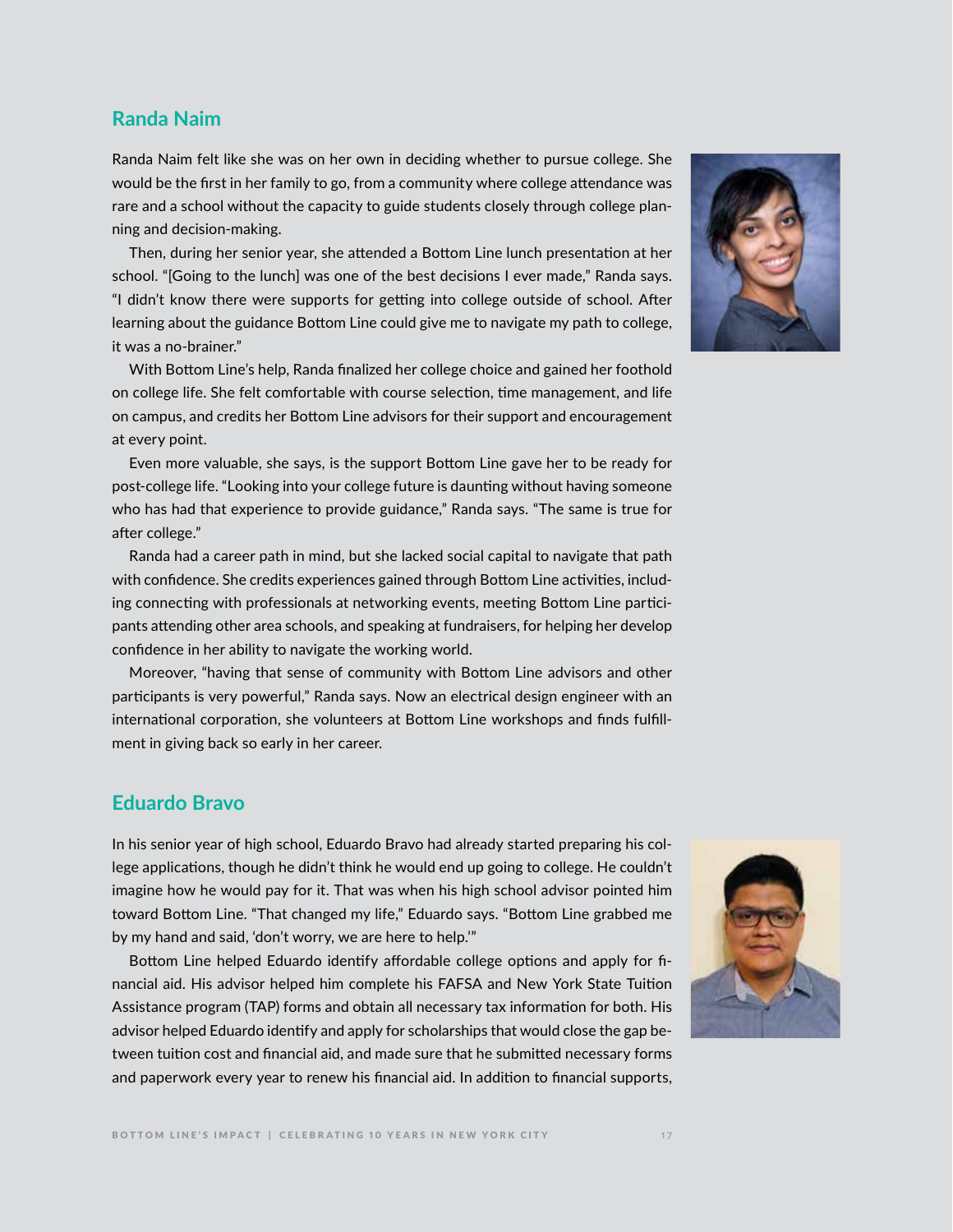Eduardo's Bottom Line advisor helped him select and register for classes, identify study priorities and organize himself to meet them, and declare and later change his major without jeopardizing his financial aid or otherwise missing a beat on his path to graduation.

Eduardo's Bottom Line advisor also helped him plan his future after college. Uncertain of what he wanted to do, Eduardo leaned into the guidance of one Bottom Line advisor who offered to help him explore his options. She encouraged him to think about graduate school—something that Eduardo didn't know much about or consider as an option and helped him explore graduate chemistry programs. But Eduardo also wanted work experience, so, following his lead, Eduardo's advisor helped him conduct a job search. Eduardo earned a bachelor's degree in chemistry and worked as a lab technician before beginning his PhD program in chemistry. Two years into his graduate work, he dreams of a post-doctoral experience followed by a career in industry. Eduardo is the first in his family to attend college and will be the first to attain a PhD. He is proud of his success and credits Bottom Line for helping him achieve his goals.

#### **Yesenny Fernandez**



Yesenny Fernandez, a first-generation college student, connected with Bottom Line after her junior year of high school to seek help navigating the college application and decision process and to get support while in college. What she didn't realize was that Bottom Line would also help her make social and professional connections that would benefit her through college and into her career.

At college, Yesenny quickly realized that many of her classmates were also involved with Bottom Line and worked with her advisor. Those connections became a big part of her social network. "It was a great moment when I met all these people from Bottom Line in the same school I was going to," Yesenny says.

Throughout college, Yesenny met with her Bottom Line advisor, who reviewed her academic progress and financial planning—and more importantly to Yesenny—supported her in all aspects of her life. Yesenny's advisor provided a listening ear when her family experienced a difficult time in her sophomore year. Her advisor began speaking with her during her junior year about life after college and connecting her to professionals in the advisor's own network who worked with organizations in Yesenny's fields of interest. One of these connections would pay off after graduation, when Yesenny applied to her top internship choice doing data analysis and visualization work with UNICEF's Nutrition Section. "There were thousands of applicants, but with the connection I had made two years prior, I was actually able to get [the internship]."

Yesenny's internship evolved into a part-time job, which allows her time for a fellowship with DonorsChoose, another opportunity facilitated through her Bottom Line connections. Now, with gratitude for her advisor's support over the past seven years, Yesenny is pursuing her dream to earn a master's degree in data visualization and analytics.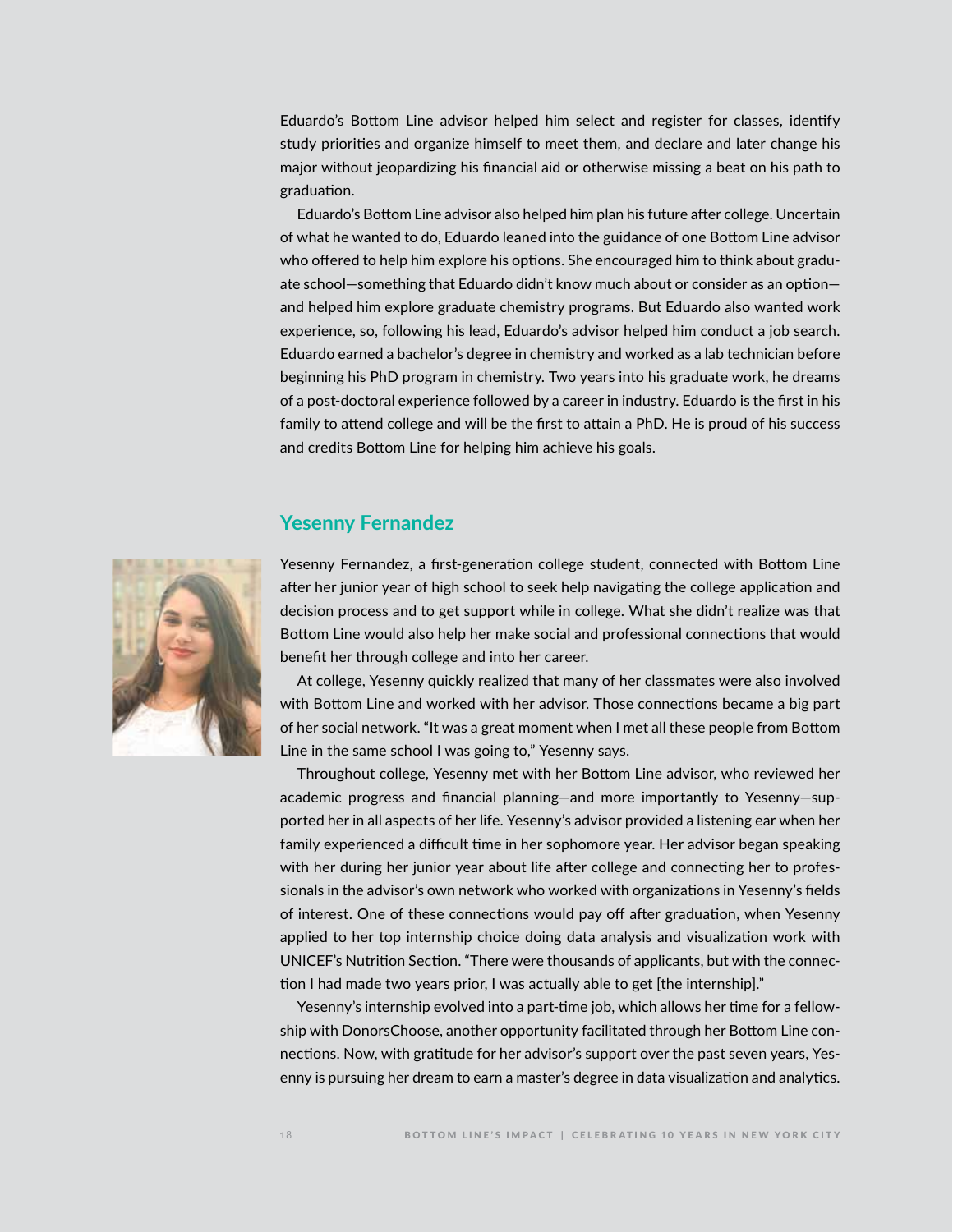#### **Kevwe Abamwa**

Kevwe Abamwa did not need Bottom Line's help getting into college; with her choice made, though, she heard about the academic and career supports Bottom Line provides. Entrepreneurial by nature, Kevwe had set her long-term goals and wanted all the help she could get to reach them.

Throughout college, Kevwe's Bottom Line advisor helped her plan the intermediate steps to her long-term goals and work through obstacles.

For example, after starting as a biology major, Kevwe became more interested in sociology and criminal justice, but worried about how those fields would translate into a career. She credits her Bottom Line advisor with encouraging her to pursue her interests and helping her think through opportunities, including internships, where her new studies would be relevant. "He really put into perspective what college was, and really allowed me to dive into my experiences as I was growing into myself."

Another challenge arose during her sophomore year, when Kevwe decided she wanted to change schools. The college she chose initially met her budget requirements, but she soon realized that it fell short on opportunities for people of color to engage in campus life. Though the school where she chose to spend her final two years was not one to which a Bottom Line advisor was assigned, her advisor connected her to another advisor at a nearby school and continued to stay in touch remotely. With their support and guidance, Kevwe developed a plan to graduate a semester early and participate in internships that would position her for a job immediately upon graduation.

Kevwe now works full time at a New York city government office, and she runs her own business helping businesses owned by women and people of color to scale up their operations. She remains involved with Bottom Line, helping current students connect to social service opportunities. "Bottom Line allowed me to tap into who I am," she says. "I am confident [in myself], but they gave me tools to excel."